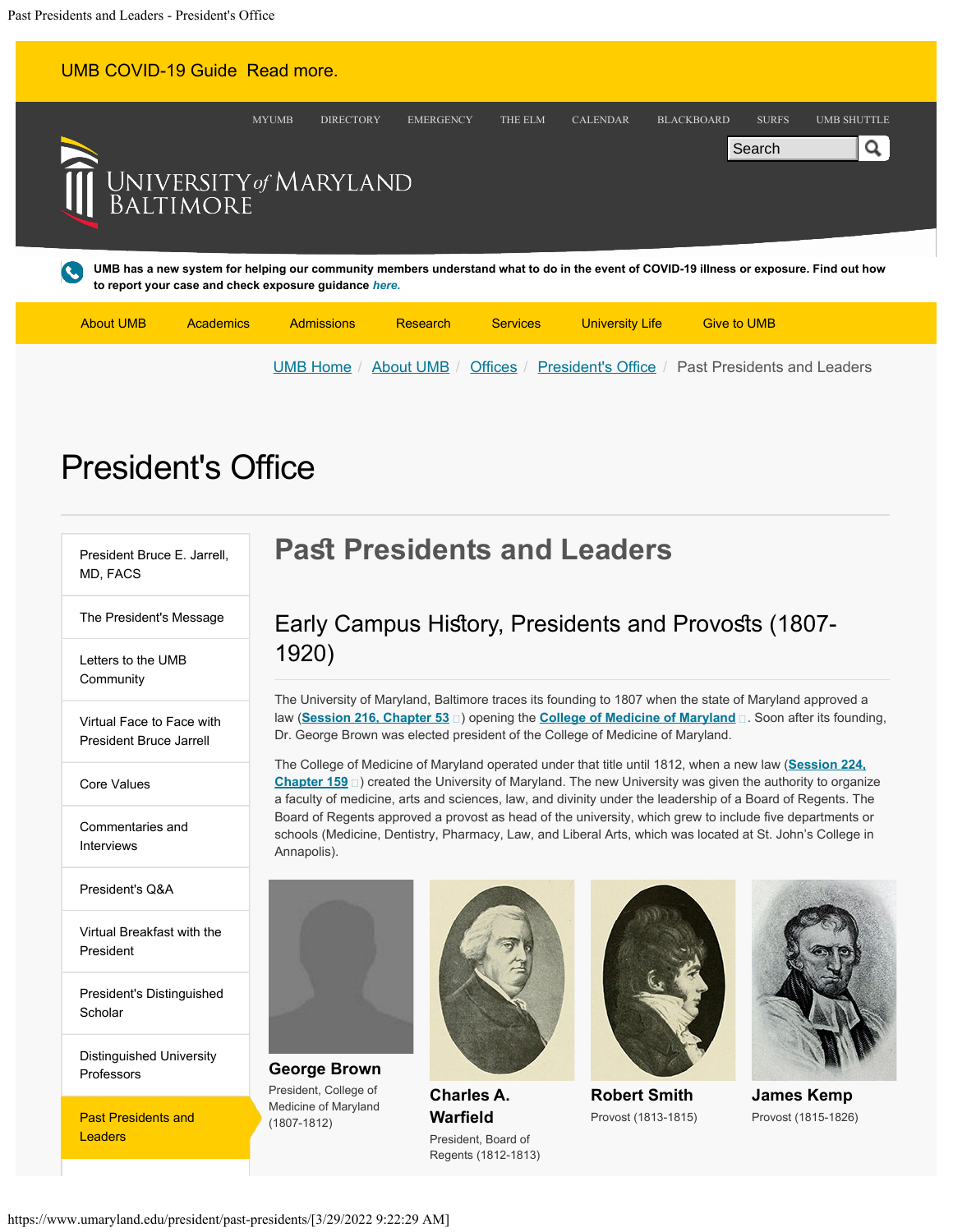[Alumni News and Events](https://www.umaryland.edu/president/alumni/)

[President's Signature](https://www.umaryland.edu/president/presidents-signature-events-/) [Events](https://www.umaryland.edu/president/presidents-signature-events-/)

[Our Team](https://www.umaryland.edu/president/our-team/)

[Inauguration of Bruce E.](https://www.umaryland.edu/president/inauguration/) [Jarrell, MD, FACS](https://www.umaryland.edu/president/inauguration/)



**Roger B. Taney** Provost (1826-1839)



**Ashton Alexander** Provost (1837-1850)



**John Pendleton Kennedy** Provost (1850-1870)



**Severn Teackle Wallis** Provost (1870-1890)





**Bernard Carter** Provost (1890-1912)



**Henry Stockbridge** Acting Provost (1912)



**Thomas Fell** Provost (1912-1920)

#### **[Download our viewbook to](https://www.umaryland.edu/media/umb/president/alumni-communications/We-Are-UMB-Book-WEB-NEW-FINAL.pdf) [learn more.](https://www.umaryland.edu/media/umb/president/alumni-communications/We-Are-UMB-Book-WEB-NEW-FINAL.pdf) [PDF](https://www.umaryland.edu/media/umb/president/alumni-communications/We-Are-UMB-Book-WEB-NEW-FINAL.pdf)**

CONTACT



### One University of Maryland, One President (1920-1965)

In 1920, the state of Maryland once again passed a law (<u>[Session 310, Chapter 480](http://aomol.msa.maryland.gov/megafile/msa/speccol/sc2900/sc2908/000001/000539/html/index.html)</u>  $_{\square}$ ) joining together the University of Maryland and the Maryland State Agricultural College (today's University of Maryland, College Park). Under this law, the two schools operated as one state school with one president under the University of Maryland name. The College Park campus was used primarily for undergraduate education, while the Baltimore campus operated the professional schools of Medicine, Dentistry, Pharmacy, Nursing, Law, and, by 1961, Social Work.

Following creation of the state system, Wilson H. Elkins was named chancellor and led until 1978.



**Albert F. Woods** President (1920-1926)



**Raymond A. Pearson** President (1926-1935)



**Harry C. Byrd** President (1935-1954)



**Wilson H. Elkins** President (1954-1965)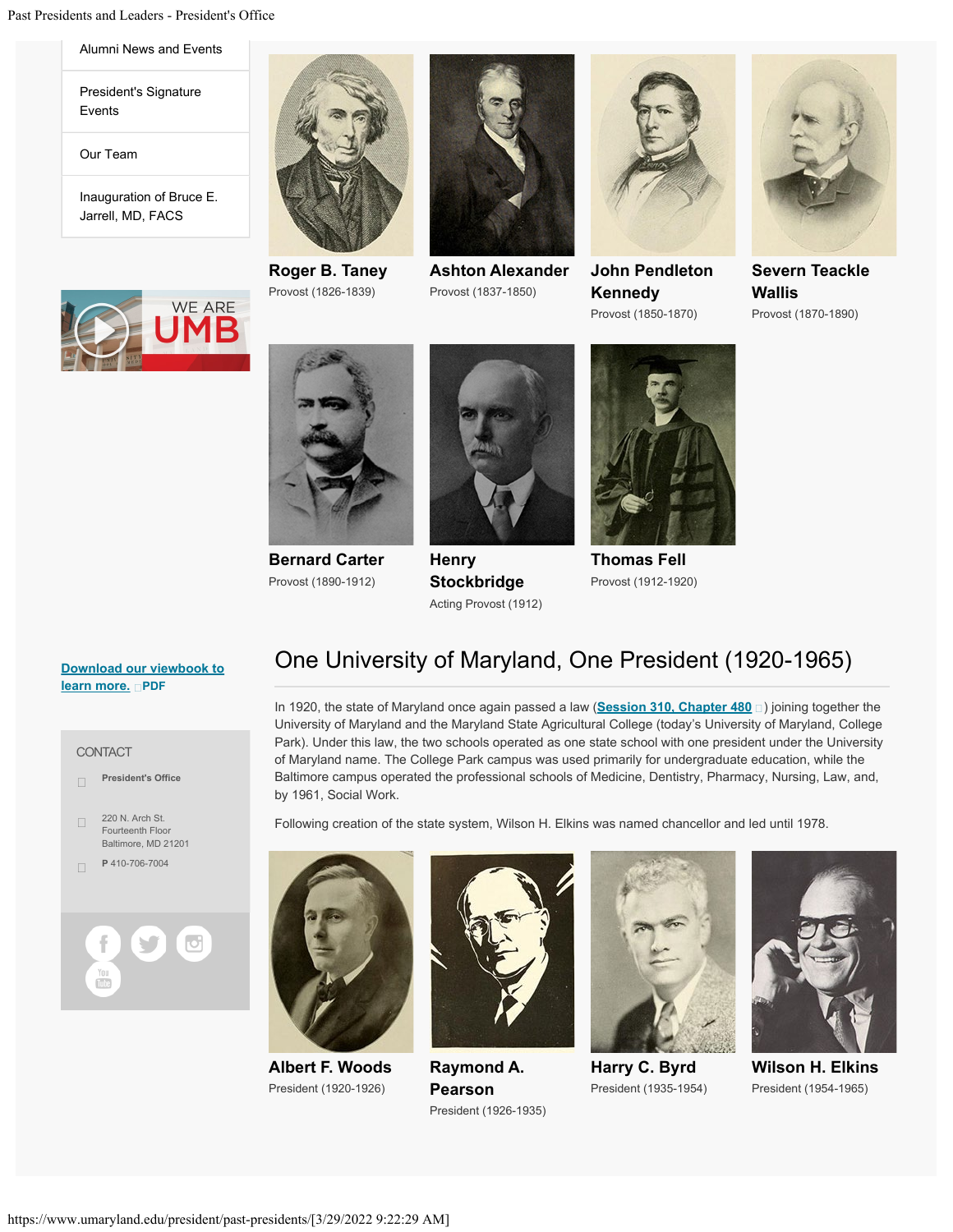## Creation of the University System of Maryland, UMB Chancellors and Presidents (1965-Present)

In 1963, a state law (<u>[Session 358, Chapter 537](http://aomol.msa.maryland.gov/megafile/msa/speccol/sc2900/sc2908/000001/000671/html/index.html)</u>  $_\square$ ) established the University of Maryland, Baltimore County (UMBC), which opened in 1966. One chancellor, Dr. Albin O. Kuhn, oversaw both Baltimore universities beginning in 1965. In 1970, the University System of Maryland (USM) was established and oversaw five universities: University of Maryland at Baltimore; University of Maryland, Baltimore County; University of Maryland, College Park; University of Maryland Eastern Shore; and University of Maryland University College. The five universities, with the exception of UMB and UMBC, had their own chancellors. However, in 1971, UMB and UMBC hired their own chancellors, and Dr. Albin O. Kuhn became the first chancellor of UMB.

In 1988, the head of the individual universities' title was changed to president; thus, UMB's first modern-day president was Edward N. Brandt Jr. The term chancellor was used for the individual overseeing the entire state system (USM). Since that time, UMB has had seven full-time and acting/interim presidents at the helm.



**Dr. Albin O. Kuhn** Chancellor, UMB & UMBC (1965-1971) Full-time Chancellor at UMB (1971-1980)



**T. Albert Farmer** Chancellor (1981-1984)



**Dr. John M. Dennis** Interim Chancellor (1984)



**Edward N. Brandt Jr.** President (1984-1988)



**William J. Kinnard Jr.** Acting President (1989- 1990)



**Dr. Errol L. Reese** President (1990-1993)



**Dr. John W. Ryan** Interim President (1993- 1994)



**David Ramsay** President (1994-2010)